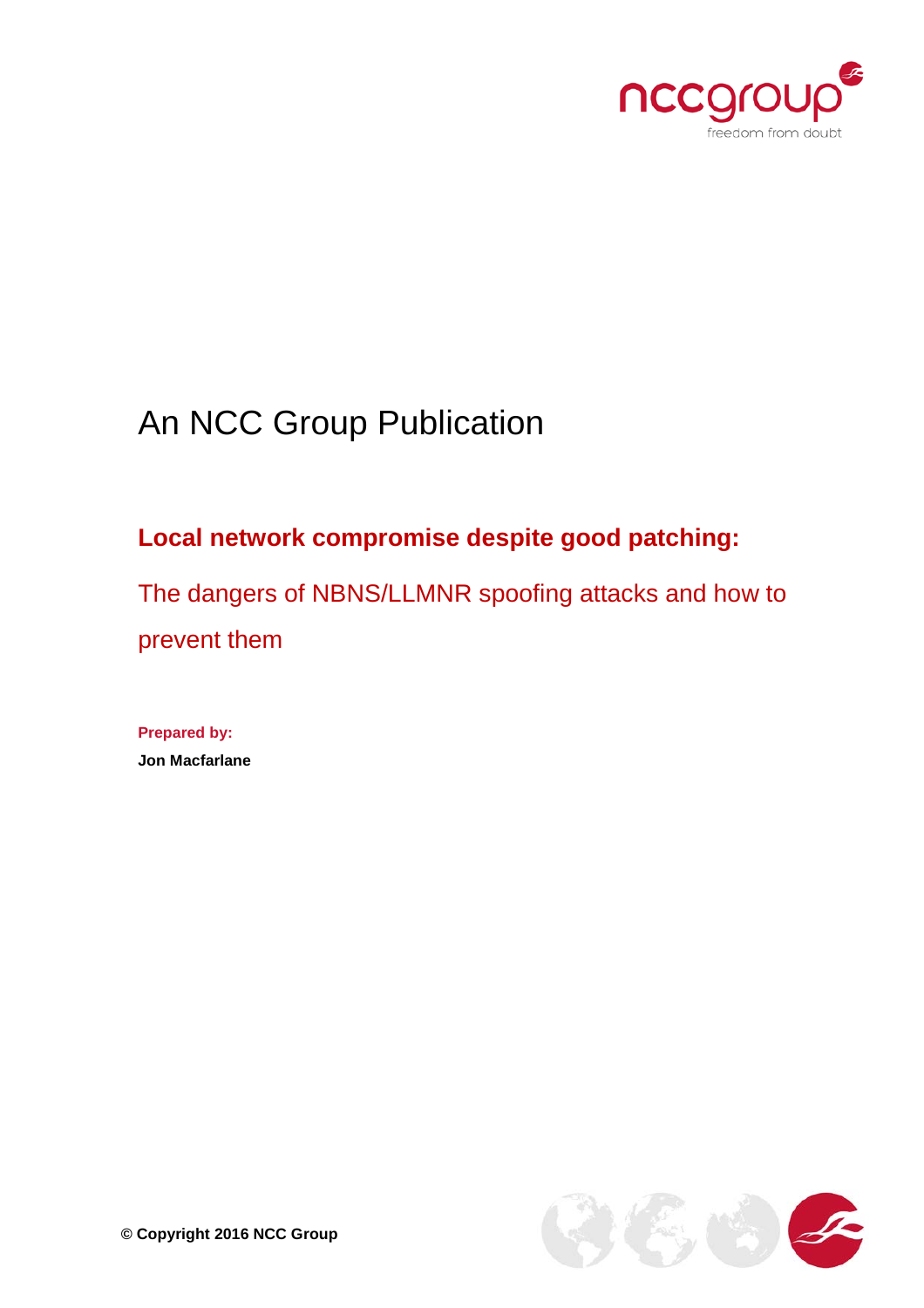

#### **Contents**

| $\mathbf 1$    |     |  |
|----------------|-----|--|
| 2 <sup>1</sup> |     |  |
|                | 2.1 |  |
|                | 2.2 |  |
|                | 2.3 |  |
| 3              |     |  |
|                | 3.1 |  |
|                | 3.2 |  |
|                | 3.3 |  |
|                | 3.4 |  |
|                | 3.5 |  |
|                | 3.6 |  |
|                | 3.7 |  |
| 4              |     |  |
| 5              |     |  |

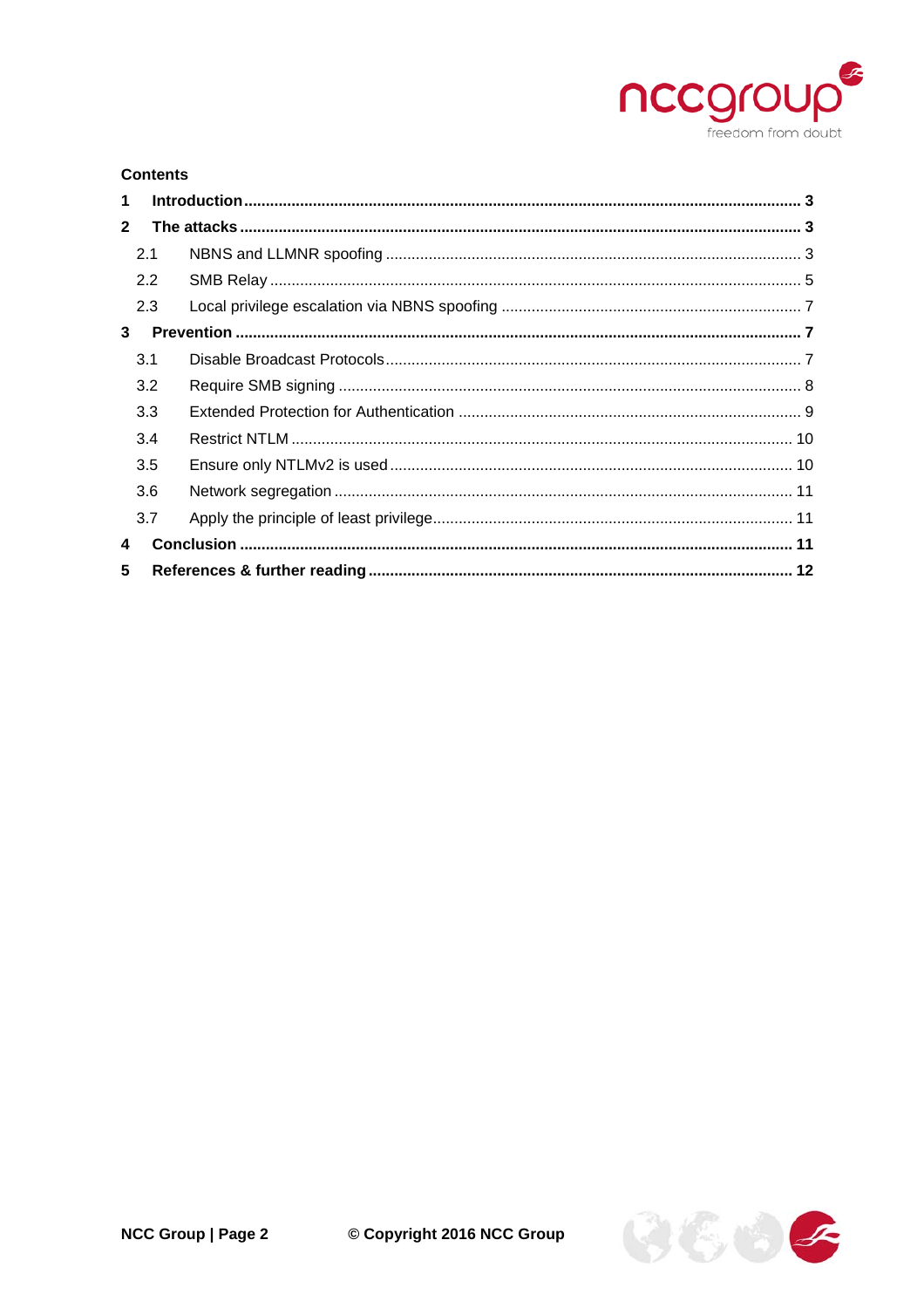

## <span id="page-2-0"></span>**1 Introduction**

A common misconception by Windows system administrators is that keeping operating systems fully updated is sufficient to keep them secure. However, even on a network which is fully patched and using the latest Windows operating systems, it is often trivial for an internal attacker to obtain user credentials, and in many cases privileged credentials, that can be leveraged to gain control over the entire domain.

One of the most popular methods used by penetration test teams in an internal engagement, is to listen for Windows broadcast traffic on the local network segment. By intercepting and manipulating name resolution traffic, it is possible to redirect authentication traffic to the attacker's machine in a Man-in-the-Middle (MitM) attack. With the authentication handshake captured by the attacker, it is possible to perform a brute force offline password cracking attack in order to obtain the clear-text credentials. Even if the passwords in use are sufficiently complex to prevent passwords being cracked within a realistic timeframe, the authentication attempt can be relayed to another host in order to grant the attacker access to resources.

These attacks are well known to penetration testers and malicious attackers, having been around for many years, and the necessary tools are freely available. They represent a valuable opportunity for an attacker who is able to gain physical access to the target network, as well as one who has already gained authenticated access to an internal host (for example via a phishing attack) and is seeking to escalate privileges.

However, the measures required to prevent these attacks are less well known. Some do not feature in most server hardening guides, and some are rarely implemented in corporate networks due to a fear of compatibility or performance issues. This paper aims to raise awareness of the dangers of these attacks, and particularly the steps required to prevent them.

## <span id="page-2-1"></span>**2 The attacks**

#### <span id="page-2-2"></span>2.1 NBNS and LLMNR spoofing

The attacks in question are known as NBNS (sometimes called NBT-NS) and LLMNR spoofing (or poisoning). Essentially they involve exploiting the broadcast nature of protocols that are by default turned on in all versions of Windows.

This section aims to provide a high-level overview of how the attacks work rather than a guide for how to perform them. The necessary tools are readily available and the steps required to perform them are well documented elsewhere.

In order to understand how these attacks work it is first necessary to look at the protocols involved.

#### **NetBIOS Name Service**

The NetBIOS Name Service (NBNS, or sometimes NBT-NS) is part of the NetBIOS over TCP protocol suite. NetBIOS is a relic from the past; originally developed in 1983 to allow computers to communicate within a local area network (LAN), it was adopted by Microsoft in the late 1980s for the LAN Manager operating system, found its way into early versions of Windows and has been present ever since. NBNS is the name resolution component of the suite, and essentially works by sending broadcast messages on the local network segment in order to resolve the names of other hosts. Sometimes used in conjunction with a WINS server, it was the primary method of name resolution in Windows until the advent of Windows 2000 when dynamic DNS was introduced.

**NCC Group | Page 3 © Copyright 2016 NCC Group**

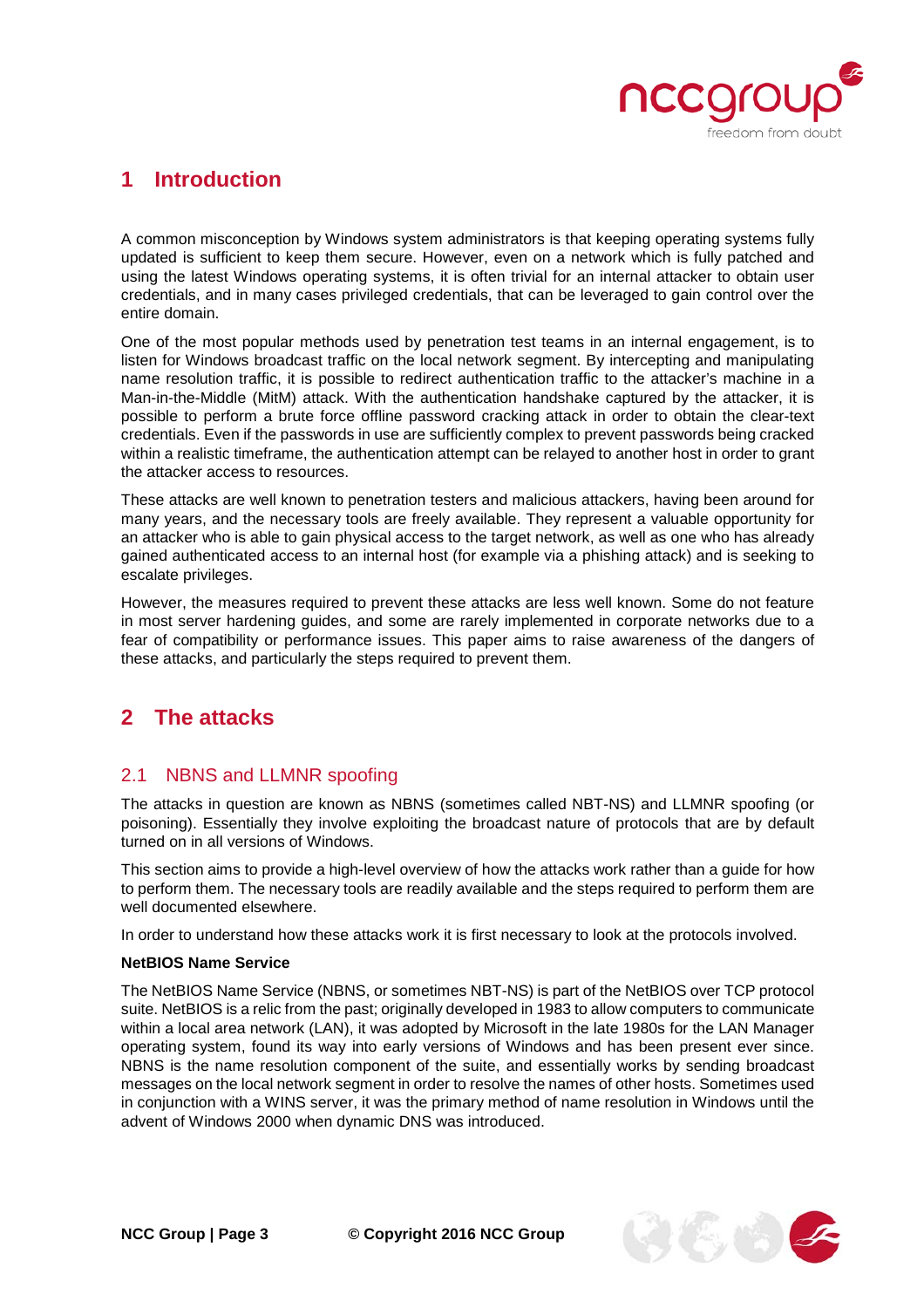

#### **Link Local Multicast Name Resolution (LLMNR)**

LLMNR is the successor protocol to NBNS which was introduced with Windows Vista and supports IPv6 which its predecessor does not. It uses a multicast address which shouldn't be routed beyond the local subnet, so in effect it is a local subnet broadcast like NBNS.

NetBIOS over TCP/IP is enabled by default on all network interfaces on Windows machines (or if DHCP is used, set by the DHCP server for which the default setting is enabled). LLMNR is enabled by default on all network interfaces on machines running Windows Vista and later (7, Server 2008, 8, Server 2012, 10).

With DNS being the primary means of name resolution for Windows machines, these protocols are used as a fallback when DNS fails. When a Windows machine from Vista onwards tries to resolve a hostname to an IP address, the machine attempts to resolve the name in the following order:

- Domain Name System (DNS)
	- o DNS resolver cache (including hosts file contents)
	- o DNS servers
- LLMNR
	- o LLMNR cache
	- o Multicast (IPv6 FF02::1:3) (IPv4 224.0.0.252)
- **NetBIOS** 
	- o WINS servers (if configured)
	- o LMHosts file
	- o NBNS Broadcast

You might expect that on a well-configured network where every host has an entry in DNS, it would be rare for the secondary methods to be required. However, grabbing a packet capture on the typical Windows network usually reveals that they are awash with both LLMNR and NBNS broadcasts; usually failing. Some of the reasons for the DNS requests that precede these broadcasts failing are:

- Mistyped addresses
- Software configured to contact hosts that no longer exist or do not reside on the current network
- Queries for 'wpad' The Web Proxy Auto-Discovery Protocol (WPAD) is enabled in by default on Windows machines and will attempt to resolve this name
- Random looking names caused by Google Chrome detecting DNS redirection

An attacker on the local subnet can listen for these broadcasts and respond to them, claiming that the requested hostname resolves to their own IP address. This results in the requesting client machine connecting to the attacker's machine, and, depending on the protocol, may attempt to authenticate. In the case of SMB or HTTP traffic, the attacker can negotiate NTLM authentication with the client. The primary goal of the attacker in this scenario is to obtain the encrypted NTLM challenge response, which can then be brute forced offline with password cracking tools to retrieve the clear text password of the currently logged-in user.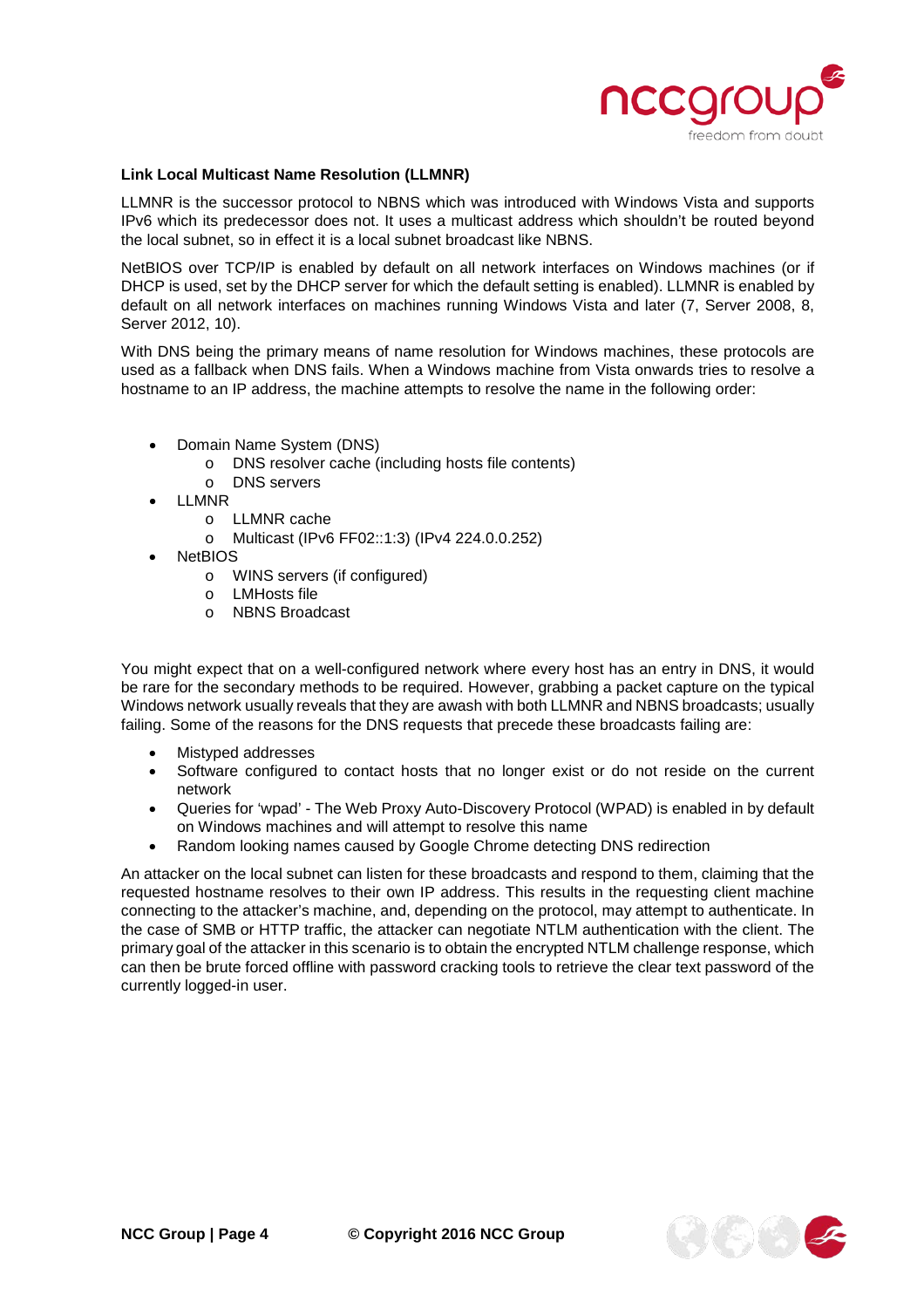



The diagram below illustrates the steps taking place in a NBNS or LLMNR spoofing attack:

*Figure 1 - NBNS/LLMNR spoofing and capture of NTLM challenge response*

The diagram illustrates a failed DNS lookup for the mistyped 'fileservr', and the subsequent broadcast (either NBNS or LLMNR) which the attacker is able to respond to and accept a login attempt, in order to capture the NTLM challenge response, before returning an unspecified error to the client.

These attacks are intrinsically stealthy and difficult to detect, especially because in most cases the original name looked up was either incorrect or automatically requested in the background.

This issue is exacerbated by the fact that Windows machines by default use the Web Proxy Auto-Discovery Protocol (WPAD) to attempt to automatically find a web proxy on the local network. In doing so they attempt to resolve the name 'wpad', and if this name is not in DNS, an attacker may spoof this name and set up a rogue proxy server, directing all the victim's web traffic through their machine.

Publicly available tools to perform these attacks include Responder [1], Inveigh [2] and Metasploit [3], amongst others.

#### <span id="page-4-0"></span>2.2 SMB Relay

While NTLM hashes captured with the technique described above can often be cracked, this is usually only possible when the password in question is weak or predictable in some way. From Windows Vista onwards the default for NTLM authentication is NTLMv2, a considerable improvement from v1, and as such the times for password cracking are greatly increased. When truly complex passwords are in use, it is highly unlikely that an NTLMv2 hash will be cracked in a realistic timescale.

Enter SMB relay – a technique that allows the intercepted authentication attempt to be forwarded to a third host, allowing the execution of code as the authenticating user and avoiding the need to crack the password. SMB relay attacks date back to 2001, at which point is was possible to reflect the authentication attempt back to the authenticating host. This issue was not patched by Microsoft until 2008 [4] and the patch only fixed the vulnerability when the SMB connection is reflected back to the client. If it is forwarded to another host, the vulnerability can be still exploited.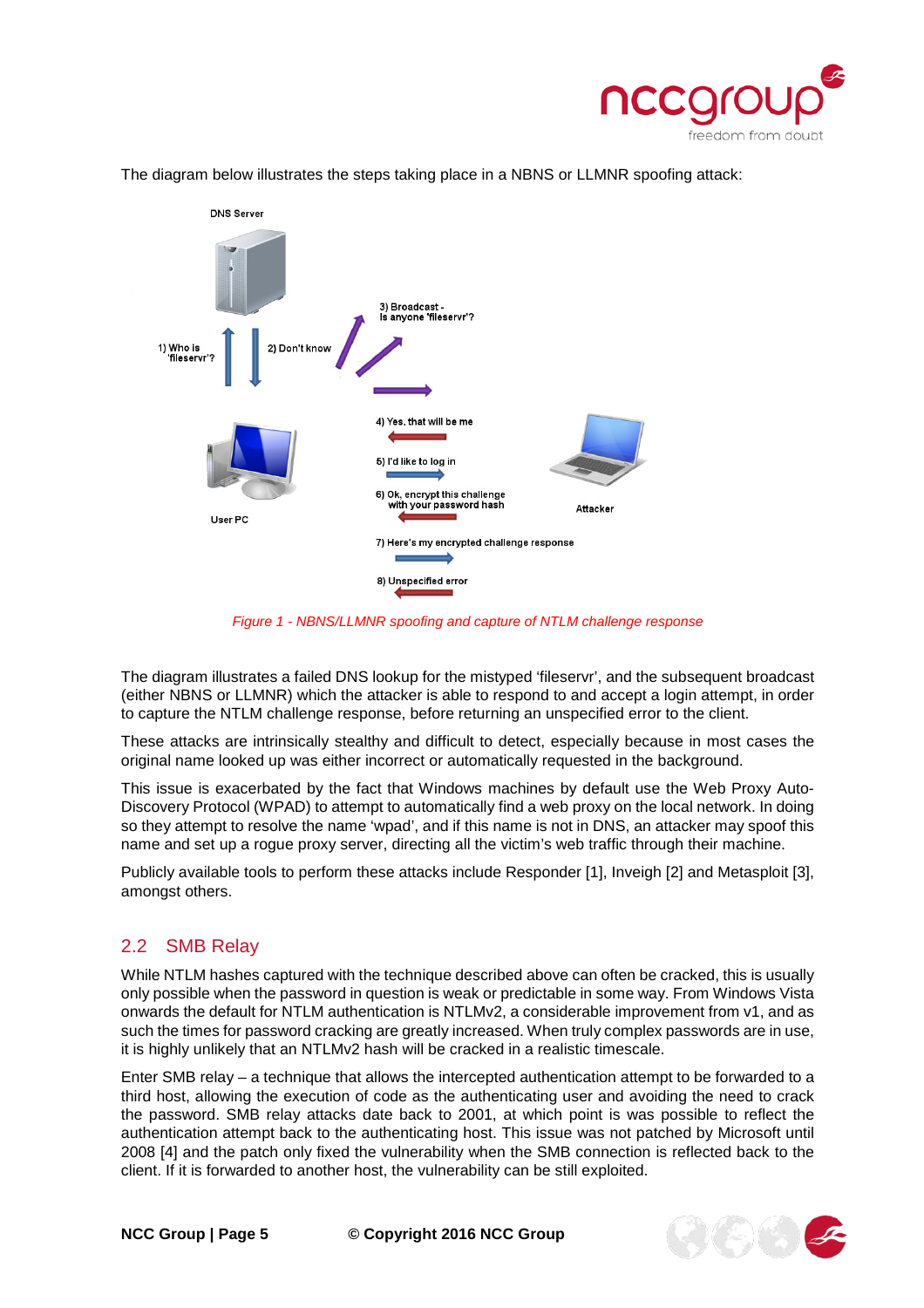

The diagram below illustrates how an SMB relay attack works, in conjunction with NBNS/LLMNR spoofing:



*Figure 2 - NBNS/LLMNR spoofing and SMB Relay*

The example in the diagram extends the previous example in that the authentication attempt is relayed to a third host in a Man-in-the-Middle attack. The attacker forwards authentication traffic between the client and the server, resulting in the server successfully authenticating the attacker as the original user.

If the authenticating user has local administrator rights, it is possible for the attacker to execute code on the target server in order to take full control of it. Even if the user is not a local administrator, the attacker can still gain access to any resources (e.g. file shares) that the authenticating user has access to.

Because NTLM authentication is used for both the SMB and HTTP protocols, it is possible to perform a cross-protocol attack. For example, an HTTP request for an unknown resource can be responded to by the attacker and the authentication relayed to an SMB server.

Tools available to perform these attacks include smbrelayx.py (from the impacket [5] library), Inveigh [2], Snarf [6] and ZackAttack [7]. More recently, scripts that automate the process have begun to appear, such as Chuckle [8].

Note that to perform an SMB relay attack, the attacker just needs to cause the victim to initiate an HTTP or SMB connection back to the attacker; NBNS/LLMNR spoofing is only one means of accomplishing this. Another is to persuade the victim via a phishing email to visit a website that contains a link to an image on the attacker's machine. Another effective method for an internal attacker is to create a shortcut (.lnk file) with an icon reference pointing to the attacker's machine, and place this on a network share. When a user views the share, an SMB connection to the attacker is automatically made [9].

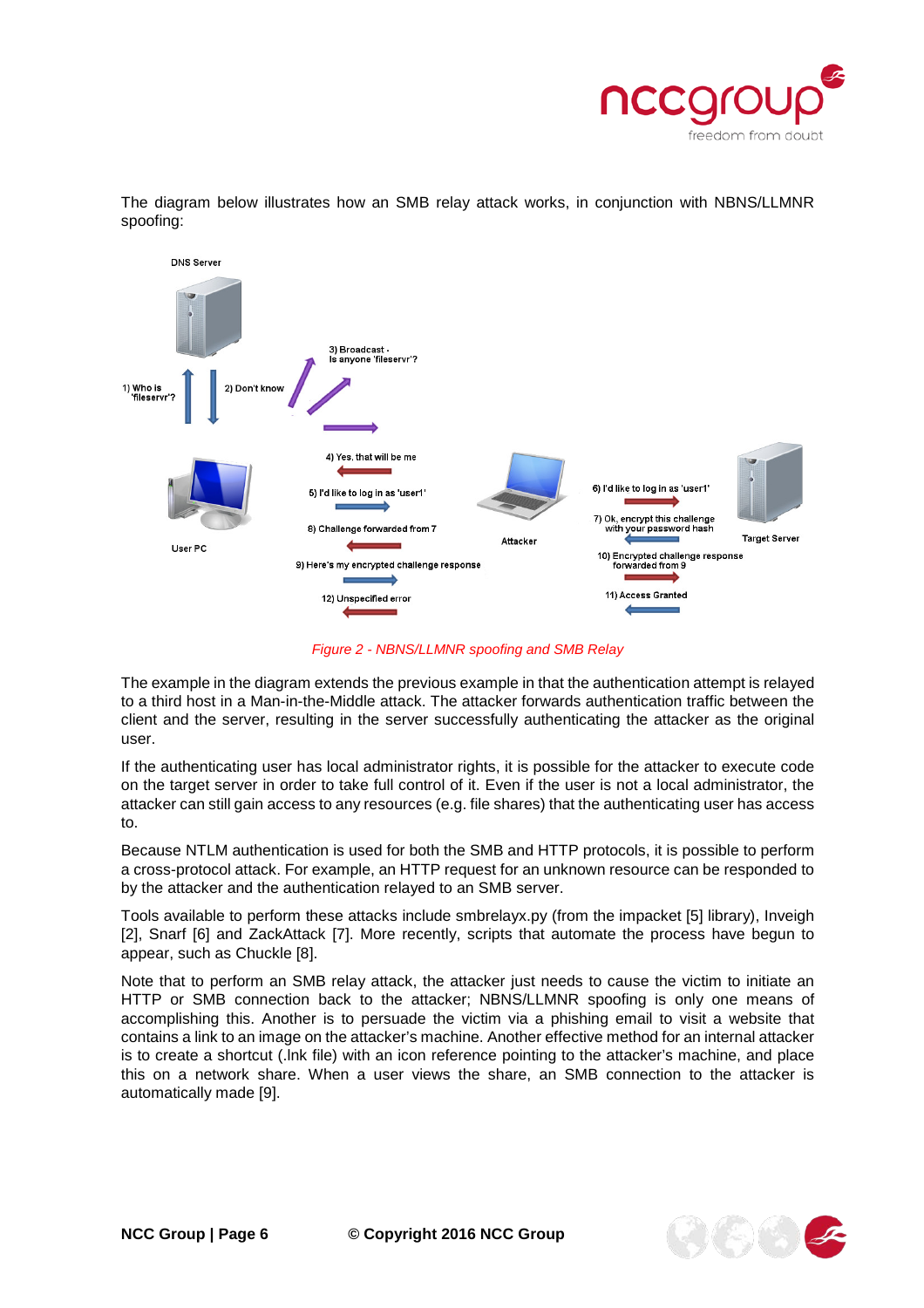

#### <span id="page-6-0"></span>2.3 Local privilege escalation via NBNS spoofing

A more recent technique uses NBNS spoofing for another end; escalating privileges locally.

Originally disclosed by Google Project Zero [10] and later expanded on by FoxGlove Security in their 'Hot Potato' tool [11], this attack effectively performs an HTTP to SMB relay attack on the local machine, with a low-privileged user relaying requests sent by a high-privileged user on the machine to the local SMB server in order to execute code as the high-privileged user.

This is very similar in concept to the NBNS spoofing/SMB Relay attack just described, with some differences to allow it to work on a single host. The privilege escalation attack works by flooding NBNS responses locally in anticipation of an expected request for 'wpad'. A local proxy is started and when Windows update sends a web request this is directed through the local proxy, where NTLM authentication is requested and relayed to local SMB server in order to execute code as SYSTEM.

The issue affects Windows 7, 8, 10, Server 2008 and Server 2012 and at the time of writing there is no Microsoft patch for the issue. Indeed Microsoft have indicated that they will not patch the issue [12]. Although mitigations are available, they require changing configuration settings from the defaults, so a fully patched Windows machine that has not had additional hardening applied is likely vulnerable to this issue.

**Update: This privilege escalation vulnerability was patched by Microsoft in June 2016, with MS16-075 preventing the local HTTP to SMB relay.**

## <span id="page-6-1"></span>**3 Prevention**

How can these attacks be prevented? Simply installing all security patches is not sufficient; all of the above attacks are possible against all Windows versions (up to and including Windows 10) unless additional hardening measures are applied. These measures are discussed below.

#### <span id="page-6-2"></span>3.1 Disable Broadcast Protocols

The most effective way to stop NBNS and LLMNR spoofing is simply to disable the protocols concerned, eliminating the name resolution broadcasts that the attack tools respond to.

NetBIOS over TCP/IP is enabled by default on all network interfaces on Windows machines, and LLMNR is enabled by default on all network interfaces on machines running Windows Vista and later. However, in a corporate environment they are not normally required because any networked host should have an entry in DNS. If, for whatever reason, DNS entries are not an option, entries in the hosts file can be used.

Although notably absent from popular Windows hardening guides [13], disabling both NBNS and LLMNR provides a significant increase in security. It is important to note that both protocols need to be disabled to prevent spoofing attacks.

#### **Disabling NetBIOS over TCP/IP**

Preventing NBNS broadcasts from being sent requires disabling NetBIOS over TCP/IP. A common misconception is that NetBIOS is required in order for Windows file and printer sharing to work, but this has not been the case for many years. Before Windows 2000, the Server Message Block (SMB) protocol which supports file sharing did require NetBIOS (using TCP port 139). From Windows 2000 onwards, SMB is also directly hosted on TCP (using port 445) [14].

In most cases NetBIOS over TCP/IP can be safely disabled. Thorough testing should be performed when disabling NetBIOS in a corporate environment, however. Although they are increasingly rare, NetBIOS-dependent applications still exist.

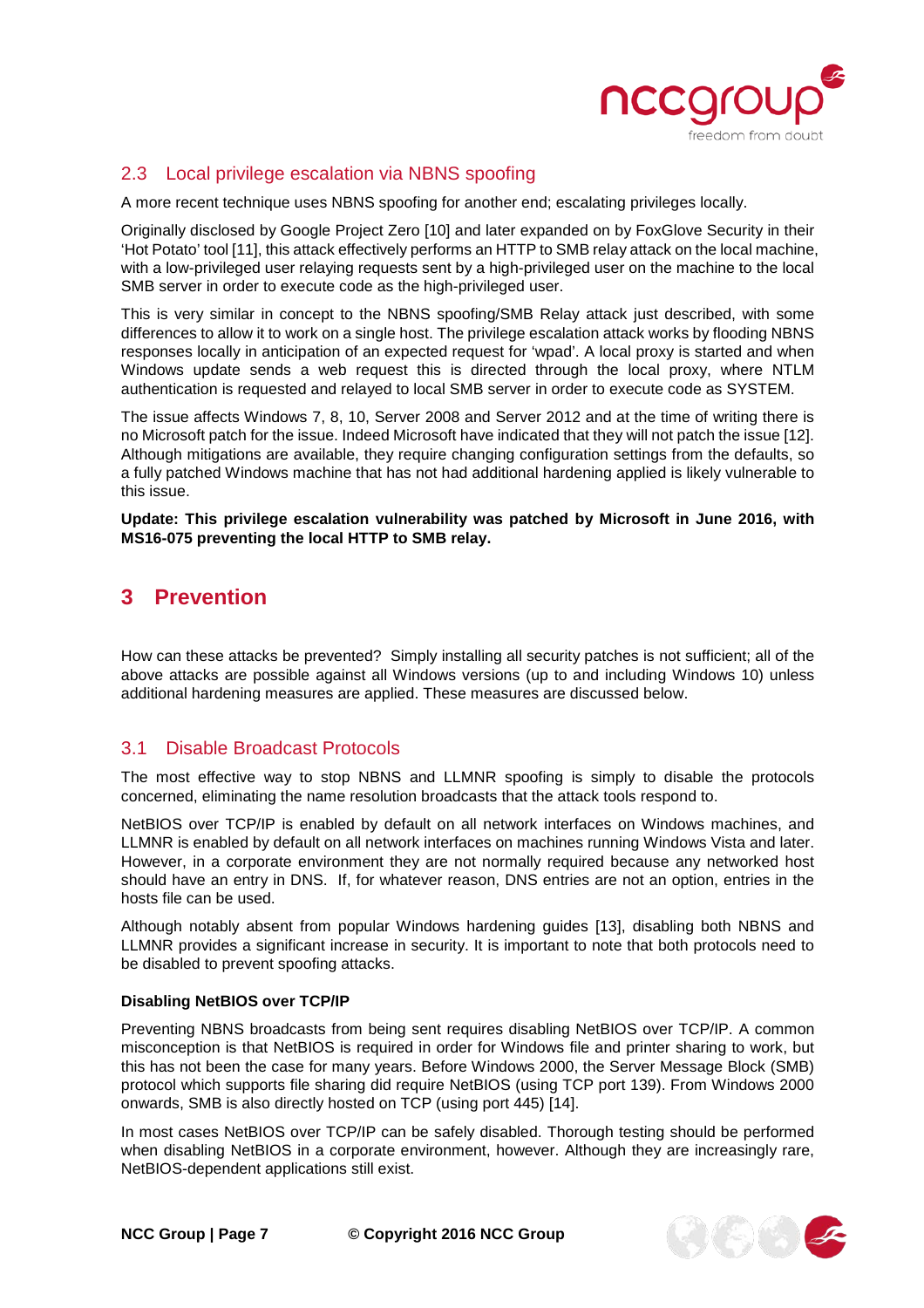

One potentially visible impact of disabling NetBIOS over TCP/IP is that the 'Computer Browser' service depends on it. This is the service that produces the browse lists seen under the Network icon in Windows Explorer, as well as the 'net view' command. When NetBIOS is enabled in a network, the master browser collects information about all the computers in the network and that information is propagated periodically to all workstations to populate these lists.

Seeing machines disappear from these lists may cause alarm; however, the machines can still be reached by either name (via DNS) or IP address. Network browse lists can also be populated by SSDP, if Network Discovery is turned on.

Unfortunately there is no global setting for disabling NetBIOS over TCP/IP, and changes must be made for *each network interface*. The following methods are available:

Manually:

**Control Panel > Network and Internet > {Network adapter name} > Properties > Network Connections > Internet Protocol Version 4 > Properties >Advanced >WINS tab > Disable NetBIOS over TCP/IP**

Via the registry (set the following value to 2):

**HKLM\SYSTEM\CurrentControlSet\services\NetBT\Parameters\Interfaces\Tcpip\_{GUID}\NetbiosOptions** 

Where *GUID* is the globally unique identifier (GUID) of the network interface adapter.

By command line (the below will configure all interfaces):

wmic nicconfig where TcpipNetbiosOptions=0 call SetTcpipNetbios 2 wmic nicconfig where TcpipNetbiosOptions=1 call SetTcpipNetbios 2

Note that where DHCP is used, the default setting for NetBIOS over TCP/IP is to accept the setting from the DHCP server. While a quick fix can be to disable NetBIOS over TCP/IP via options on the DHCP server, this is not the best solution, as laptops may be connected to other networks and potentially leak corporate account credentials to attackers on those networks.

#### **Disabling LLMNR**

Disabling LLMNR is less problematic, with the sole purpose of the protocol being name resolution. It can be disabled on a system-wide basis via the following Group Policy setting:

**Location**

| Computer Configuration\Policies\Administrative Templates\Network\DNS Client\ |                       |  |  |  |
|------------------------------------------------------------------------------|-----------------------|--|--|--|
| <b>Policy</b>                                                                | <b>Setting</b>        |  |  |  |
| Turn off Multicast Name Resolution                                           | Enabled               |  |  |  |
|                                                                              | (default is Disabled) |  |  |  |

Note that counterintuitively, setting the above policy to 'Enabled' will *disable* LLMNR.

#### <span id="page-7-0"></span>3.2 Require SMB signing

SMB signing is supported by all versions of Windows as far back as Windows 98 SE. It places a digital signature into each server message block in order to prevent man-in-the-middle attacks. However, while it is *enabled* by default for both outgoing and incoming SMB sessions, it is not *required* by default (except for incoming connections to domain controllers). In the SMB relay example given above, the attacker machine claims not to support signing and therefore it is not used. The attack would have failed if the target server required SMB signing.

Despite this, not requiring SMB signing is one of the most commonly detected and reported issues on internal penetration tests. In most environments there is no reason not to require SMB signing on all Windows system. As it is enabled by default in Windows both clients and servers, all SMB traffic between Windows hosts will typically already be signed. Non-Microsoft SMB clients and servers

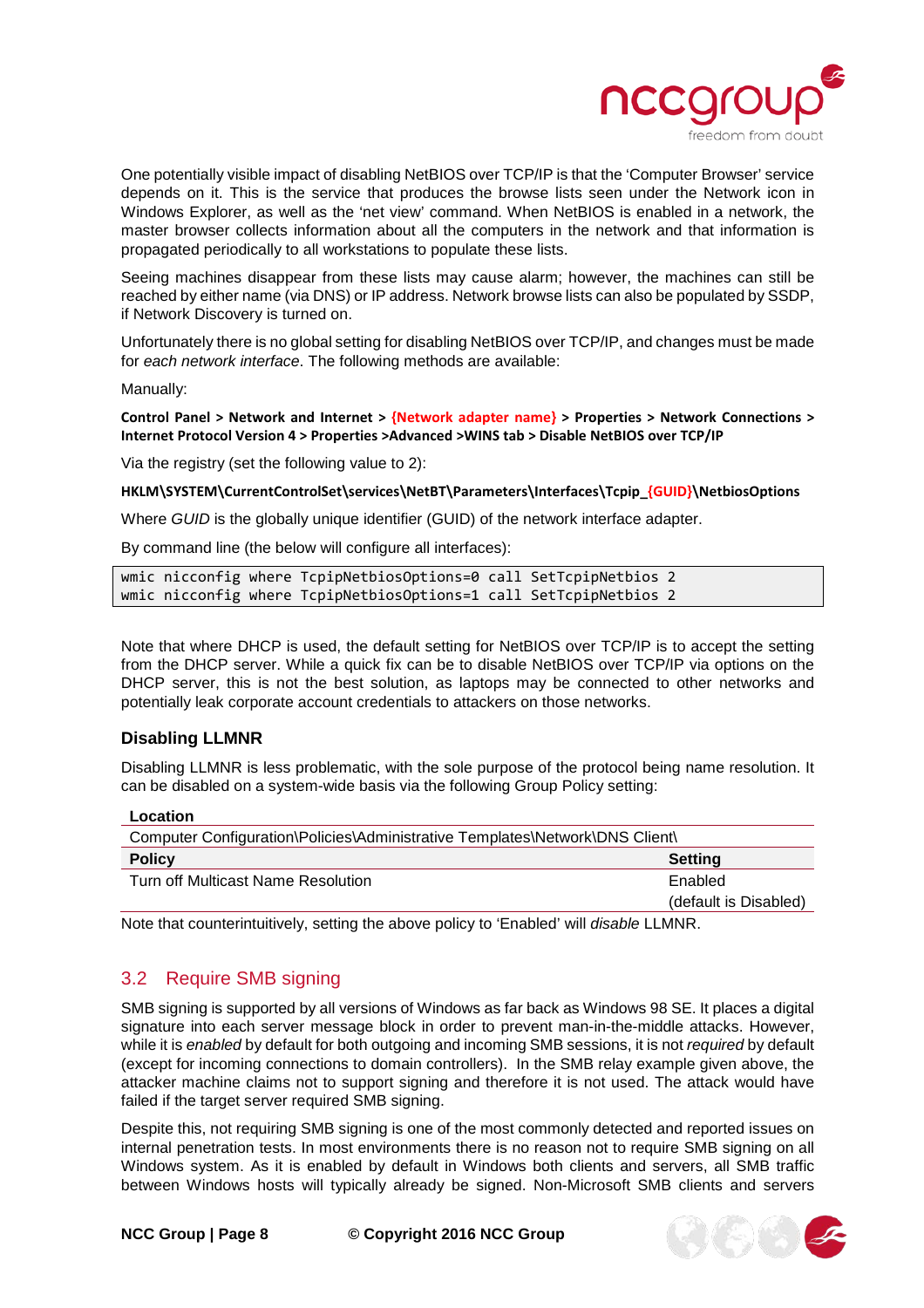

(including SANS) may need reconfiguring to support signing, however. Again there is normally no good reason not to do this. While a performance impact is often cited as a negative effect, this is probably negligible with modern systems. The performance degradation shows as increased CPU usage on the client and server, but the amount of network traffic does not change.

The following Group Policy settings will require that both incoming and outgoing SMB connections are signed:

#### **Location**

| Computer Configuration\Windows Settings\Security Settings\Local Policies\Security Options\ |                |  |  |  |
|--------------------------------------------------------------------------------------------|----------------|--|--|--|
| <b>Policy</b>                                                                              | <b>Setting</b> |  |  |  |
| Microsoft network client: Digitally sign communications (always)                           | Enabled        |  |  |  |
| Microsoft network server: Digitally sign communications (always)                           | Enabled        |  |  |  |

Note that while requiring SMB signing can prevent the relaying of NTLM authentication to an SMB server, it does nothing to prevent either SMB or HTTP NTLM authentication from being relayed to an HTTP server. SMB signing also does not prevent the capture and offline cracking of the NTLM challenge response.

#### <span id="page-8-0"></span>3.3 Extended Protection for Authentication

A lesser known mitigation for SMB relay attacks is Extended Protection for Authentication (EPA).

EPA allows a client's authentication to be tied to an outer security channel, and checks that the outer channel that arrives at the server-side matches the outer channel opened on the client-side. The server verifies that the outer channel at the client-side matches based on information supplied by the client in an inner channel exchange. If the two channel ends do not match, the server rejects the client's request.

To enable EPA for an SMB client, the following registry entry should be created and set to 0 (default is 1):

#### **HKEY\_LOCAL\_MACHINE\System\CurrentControlSet\Control\LSA\SuppressExtendedProtection**

To enable EPA for an SMB server, the following group policy setting should be used:

#### **Location**

| Computer Configuration\Windows Settings\Local Policies\Security Options |                                    |  |  |  |  |
|-------------------------------------------------------------------------|------------------------------------|--|--|--|--|
| <b>Policy</b>                                                           | <b>Setting</b>                     |  |  |  |  |
| Microsoft network server: Server SPN target name validation level       | Accept if provided by client<br>or |  |  |  |  |
|                                                                         | Required from client               |  |  |  |  |
|                                                                         | (default is Off)                   |  |  |  |  |

The setting **Required from client** is the most secure option although it requires any connecting clients to have **SuppressExtendedProtection** set to **0**; clients with the default setting will be rejected. Therefore changes will likely have to be made across the entire environment. EPA is also supported by other Microsoft products including IIS and SQL Server.

The setting **Accept if provided by client** will still allow clients with the default setting to connect, and should be considered if making environment-wide changes is not possible or desirable. This setting

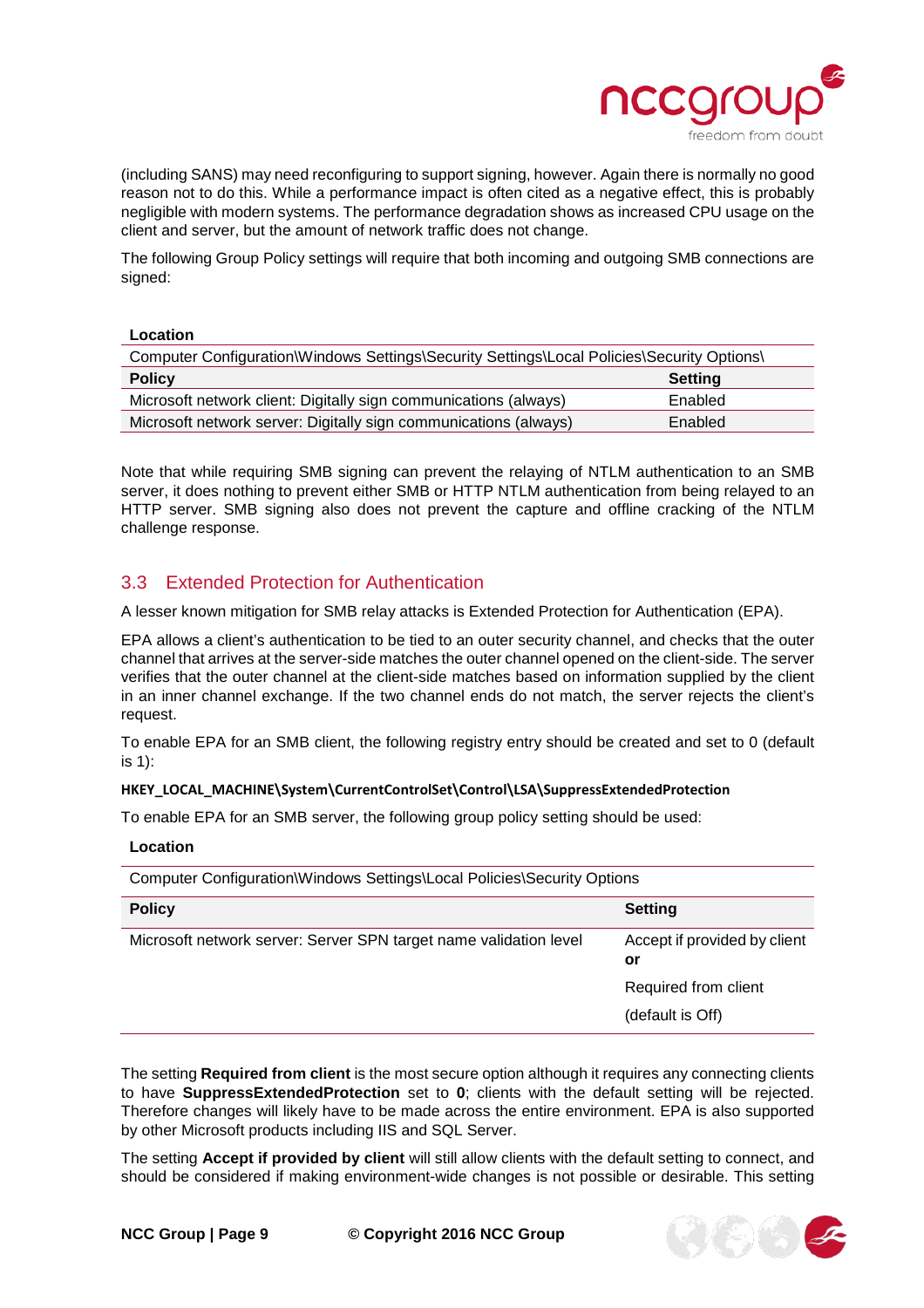

does still prevent SMB relay attacks using popular tools, when **SuppressExtendedProtection** is set to 0 on the client. It will also prevent privilege escalation via Hot Potato.

#### <span id="page-9-0"></span>3.4 Restrict NTLM

Kerberos, the successor protocol to NTLM, solves many of the problems of its predecessor. Domainjoined machines typically will use Kerberos for authentication, however, some situations still require NTLM, for example if the client is authenticating using the server's IP address, or if the server does not belong to a domain. It is difficult and may be impractical to completely eliminate NTLM [15]. However, it is possible to control where NTLM authentication is allowed via Group Policy. This can go a long way to defending against hash capture and relay attacks. This can be achieved with the following group policy settings:

### **Location**

| Computer Configuration\Windows Settings\Local Policies\Security Options |                                                                            |  |  |  |  |
|-------------------------------------------------------------------------|----------------------------------------------------------------------------|--|--|--|--|
| <b>Policy</b>                                                           | <b>Setting</b>                                                             |  |  |  |  |
| Network Security: Restrict NTLM: Outgoing NTLM traffic to remote        | Deny all outgoing NTLM                                                     |  |  |  |  |
| servers                                                                 | traffic to remote servers                                                  |  |  |  |  |
| Restrict NTLM: Add remote server exceptions                             | {Add a list of servers or<br>ranges for which NTLM<br>traffic is required} |  |  |  |  |

Configuring address ranges for the latter setting which include an organisation's servers but not desktops is a reasonably simple way of preventing one compromised desktop from capturing NTLM hashes from other desktops.

#### <span id="page-9-1"></span>3.5 Ensure only NTLMv2 is used

Ensuring that only NTLMv2 is in use has been recommended in the past as a means of protecting against SMB relay, although this way only really any help because the freely-available tools at the time did not support NTLMv2 [16]. From the point of view of an attacker who has captured a hash however, the password cracking times for NTLMv2 are many times higher than for LM and NTLM.

Since Windows Vista onwards the default settings are to use only NTLMv2, so unless older operating systems are in use, no change is required.

The following Group Policy setting will ensure only NTLMv2 is used:

<span id="page-9-2"></span>

| Location                                                                |                       |        |          |  |
|-------------------------------------------------------------------------|-----------------------|--------|----------|--|
| Computer Configuration\Windows Settings\Local Policies\Security Options |                       |        |          |  |
| <b>Policy</b><br><b>Setting</b>                                         |                       |        |          |  |
| Network security: LAN Manager authentication level                      | Send                  | NTLMv2 | response |  |
|                                                                         | only\refuse LM & NTLM |        |          |  |

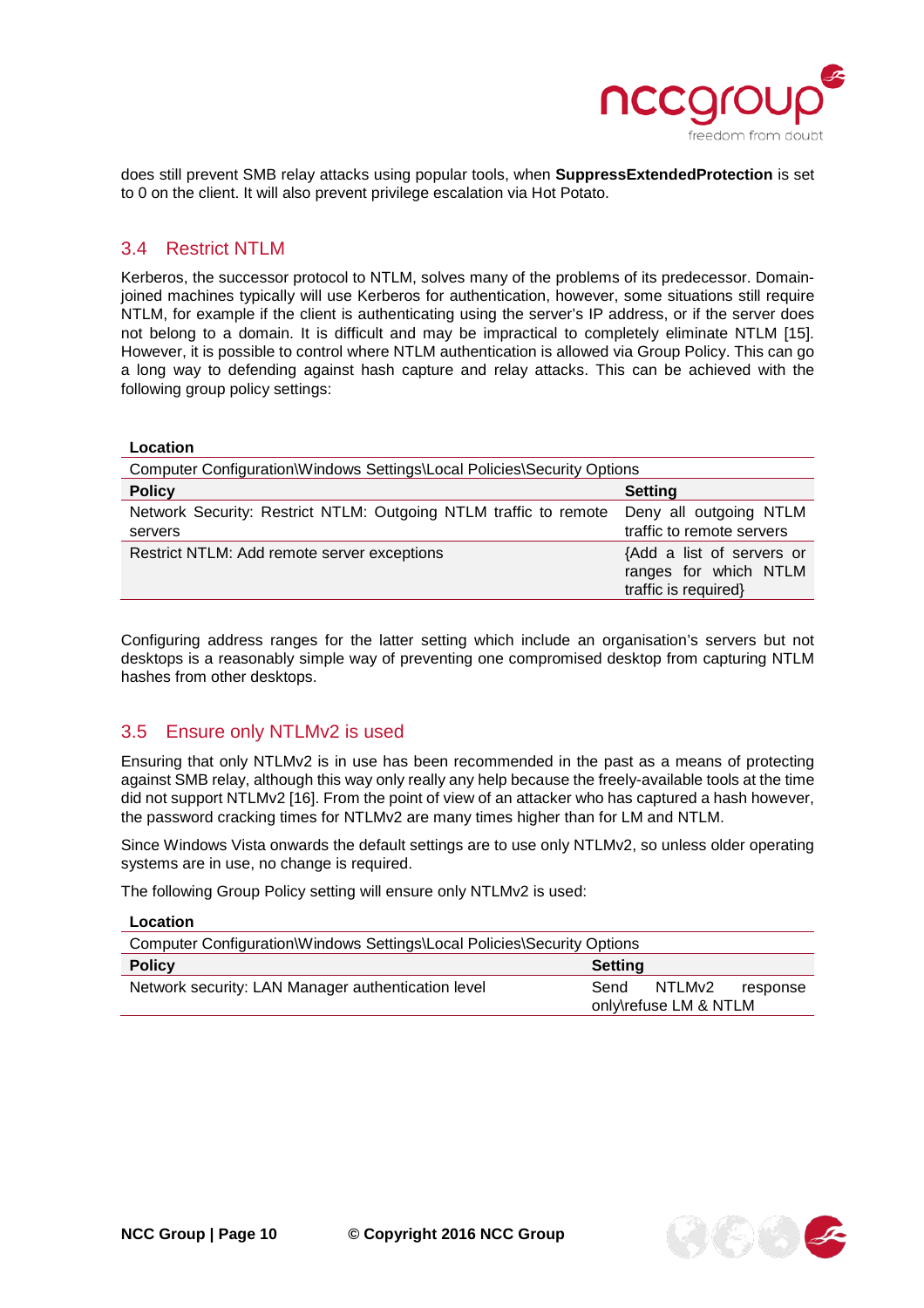

#### 3.6 Network segregation

The importance of segregating internal networks cannot be overstated when discussing prevention of internal attacks. A large 'flat' or unfiltered internal network can be a huge gift to an internal attacker as it can allow them to move around laterally unimpeded.

With regards to NBNS/LLMNR spoofing, the number of hosts in each subnet or broadcast domain will determine the quantity of broadcasts that might be visible to any host. An attacker in a large subnet with hundreds of hosts will have many opportunities for poisoning and therefore will intercept a wide range of credentials. By limiting the size of each subnet and the number of hosts within them, administrators can reduce these opportunities. Of particular importance is ensuring that users with access to privileged accounts (e.g. IT staff) use a separate subnet to regular end users, reducing the chance that a compromised end user machine will be able to intercept privileged credentials.

VLANs should also be separated by Access Control Lists (ACLs). Restricting TCP ports 139 and 445 between VLANs and allowing them only where strictly necessary will greatly limit opportunities for an attacker attempting to relay intercepted credentials.

#### <span id="page-10-0"></span>3.7 Apply the principle of least privilege

Care should be taken to avoid privileged account credentials traversing networks wherever possible. End user accounts should not have local admin rights on servers unless they really require them. IT staff should have separate standard and domain admin accounts, and use the latter only for tasks that require them. Jump boxes can be used where necessary so that low-privileged credentials are used across less trusted networks and admin privileges only used between the jump box and target server.

## <span id="page-10-1"></span>**4 Conclusion**

The attacks described represent a serious security threat that is presently overlooked in many corporate Windows networks. There is no forthcoming patch to fix the issues and tools to perform these attacks have become increasing available, more powerful and easier to use. In many cases they represent the 'path of least resistance' to an attacker.

Microsoft have backwards compatibility and functionality out-of-the-box to contend with which can impact on full security out-of-the-box. Legacy protocols and features are allowed to persist and be enabled by default for years after they have been identified as security risks. For example, the LAN Manager hash for password storage, another relic last required by Windows 95, was not removed as a default until Windows Vista and Server 2008. NetBIOS has lasted considerably longer. The onus is very much on the system administrator to make changes to default configurations if security is considered desirable.

Serious consideration should be given to disabling NetBIOS over TCP/IP and LLMNR in Windows environments, across the board if possible. This is the single most complete mitigation to the attacks described above. In most environments, they are unlikely to be missed, and if some problems do occur as a result, there are likely to be workarounds that are far preferable to the risks. SMB signing also should be required across the board, NTLM traffic should be restricted and at least a partial implementation of EPA should be considered. Fears of compatibility issues are often overstated; the best way to find out the impact is to make changes to a sample of hosts and any problems are likely to soon be apparent.

A remote attacker could be only one phishing email away from user-level access to your internal network. With NBNS/LLMNR spoofing offering internal attackers opportunities for lateral movement, all data held on the network is at risk and denying them these opportunities is vital.

**NCC Group | Page 11 © Copyright 2016 NCC Group**